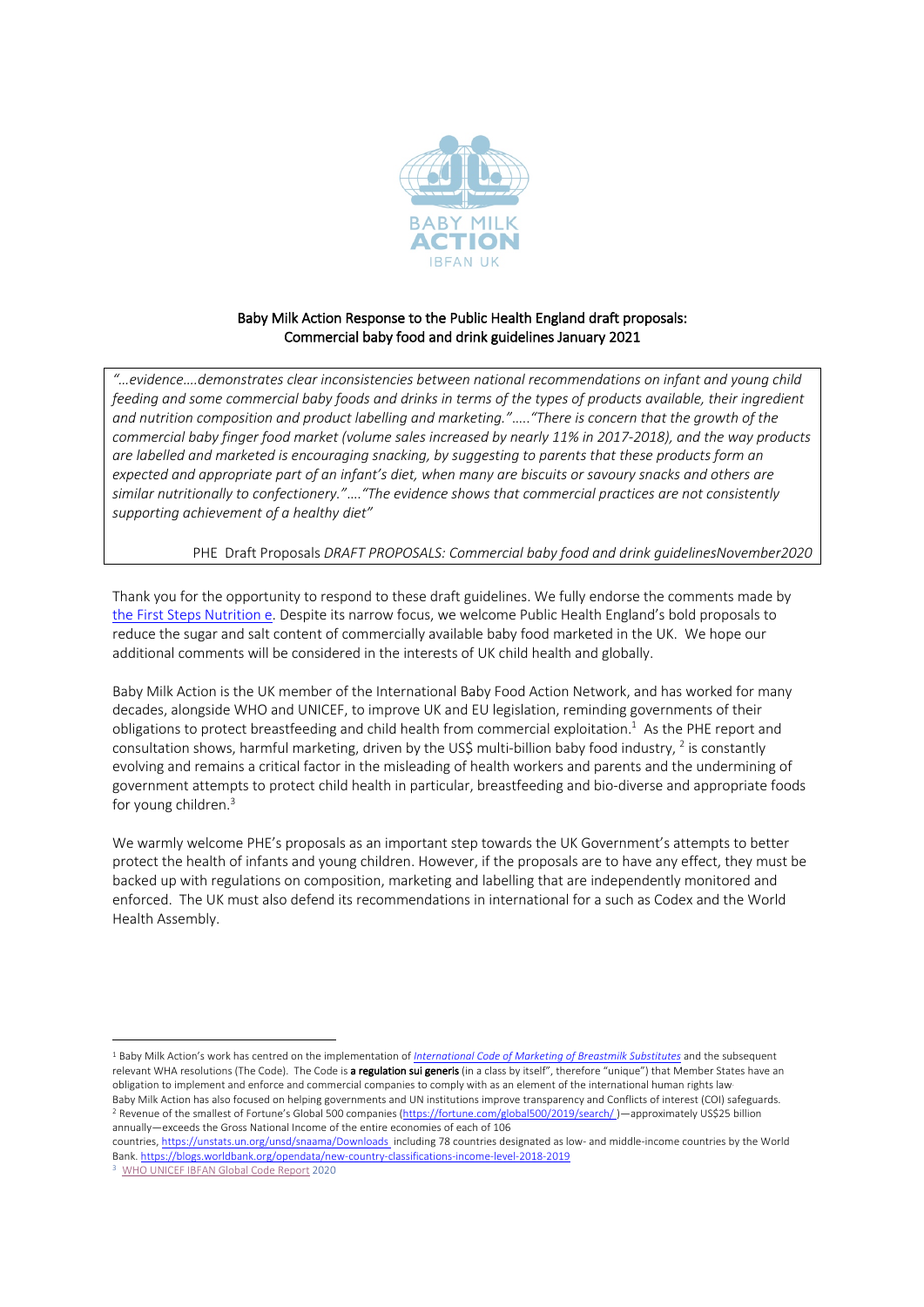#### Baby Milk Action answers to specific questions

### 1.Do you agree with the draft proposed commercial baby food and drink guidelines(Table 1 and Table 2)? Do you consider the guidelines to be broadly achievable? Do you have any alternative proposals?

- 1.1 Harmonise timelines with marketing and labelling legislation. There is ample time for the proposals on composition to be achieved – not just by 2023, but by 2021. However, we agree with the FSNT that the timelines for any composition changes should harmonise with urgently needed changes in marketing and labelling legislation – which will be carried out separately by the DHSC. If the timelines are not harmonised, manufacturers and distributors will use frequent reformulation to idealise the product and mislead parents about the risks of the product as a whole.
- *1.2* As mentioned in Footnote 1 overleaf, the UK has obligations to bring its laws and guidelines in line with the Resolutions of the World Health Assembly. This means that no food or drink product should be marketed for infants under 6 months of age, nor should any such products targeting infants or young children carry health or nutrition claims. WHA Resolution 63.23 (1.4) urged Member States "*to end inappropriate promotion of food for infants and young children, and to ensure that nutrition and health claims shall not be permitted for foods for*  infants and young children, except where specifically provided for in relevant Codex Alimentarius standards or national *legislation..*
- 1.3 Enforcement: Baby Milk Action has had 40 years of experience with various regulatory bodies and monitoring. If this proposal is to have any credibility and effect (and not be used merely for promotion) it should be backed by a government-controlled regulation. It would be unwise to rely on self-regulation. The government must bear in mind that global corporations that manufacturer and market baby foods have enormous power and will invariably seek to undermine any attempts to curb manufacturing and marketing strategies that increase their profits. The application and enforcement of the guidelines MUST be independent and free from any commercial influence or financing and any fines or sanctions for contraventions must be meaningful and effective.

2.Do you agree with the draft proposed commercial baby food and drink product categorisation (Table 3)? Are there any other types of products which you would expect to be included?

2.1 The Scope is too narrow. It must include Formula-like drinks and Ultra Processed foods targeting infants and young children. There is global public health consensus that these products are not only 'not necessary' but carry risks to child health. They are invariably cross branded with infant formula – a misleading marketing strategy that risks child health and that Member States are struggling to eliminate.4 We strongly agree with Point 6 of the FSNT response that recommends *" that any sweetened milk or milk alternative marketed for children over 1 year of age is included in the scope for these guidelines regardless of whether they claim to be an unnecessary growing up or toddler 'formula type' - milk.* 

'Cross Promotion' or 'brand stretching' is a well-known, deceptive marketing technique used to expand the sale of products such as alcohol, tobacco, soft drinks and baby formulas, whose marketing is restricted because of public health concerns. Cross Promotion where products copy the branding and appearance of infant formulas is especially harmful because it increases the risk of young infants being fed with entirely inappropriate products. The baby food industry's refusal to stop this practice has wreaked havoc on child health, undermining breastfeeding and child health, fuelling the obesity epidemic and adding to <u>the environmental burden.</u><sup>5</sup> In one

<sup>4</sup> *Exporting countries put trade before the health of the planet and children* www.babymilkaction.org/archives/23295

<sup>5</sup> The corporations pushing these products are complicit in the climate emergency – through deforestation, mono-cropping, land and sea grabbing, and the promotion of a host of risky technologies.. The greenhouse gases and water usage caused by the production and distribution of formulas is growing. Calls to curb infant formula's carbon footprint, December 4, 2019, Australian National University https://www.bpni.org/report/Carbon-